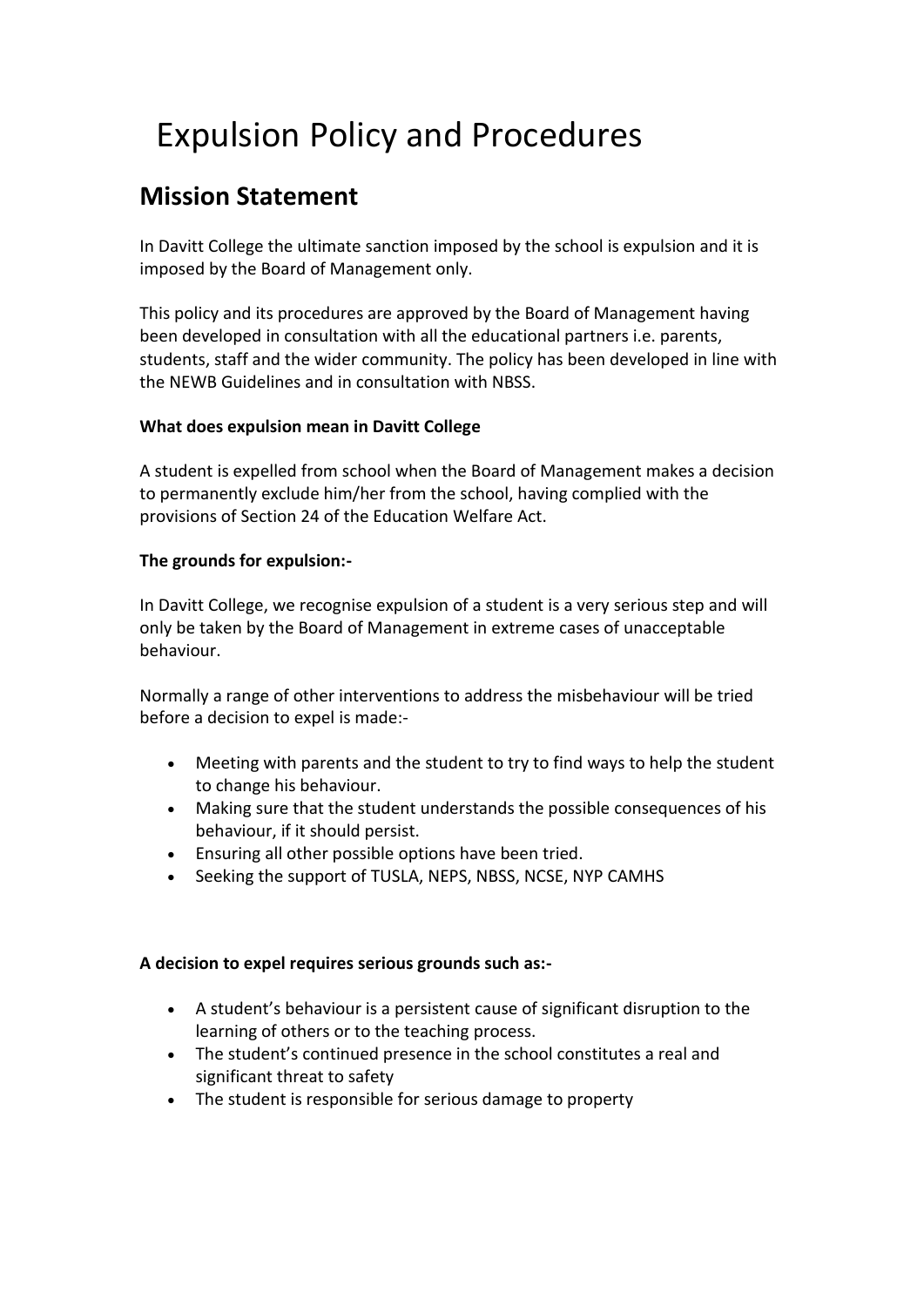### **The reasons for expulsion in Davitt College**

The grounds for expulsion may be similar to the grounds for suspension but the seriousness and the persistence of the behaviour are the key difference. All possibilities for changing the student's behaviour have been exhausted.

#### **Forms of expulsion in Davitt College**

Expulsion can be in one of two forms (1) automatic expulsion, (2) the ultimate sanction after (a) all disciplinary options under the Code of Behaviour have been applied and documented and (b) when all appropriate services within the school and outside have either been offered or involved (3) discussions with parent/s or guardian/s relating to the serious misbehaviour has taken place. If none of the above produce any positive results then expulsion may be recommended by the Principal to the Board of Management.

**Automatic expulsion**:- a Board of Management may decide, as part of the school's policy on sanctions, and following the consultation process with the Principal, parents, teachers and students, that particular named behaviours incur automatic expulsion as a sanction. The kinds of behaviour that might result in a proposal to expel on the basis of a single breach of the code could include:-

- A serious threat of violence against another student or member of staff
- Actual violence or physical assault
- Supplying illegal drugs to other students or persons in the school
- Sexual assault
- Breach of Davitt College Acceptable Use Policy (AUP).

In the case of automatic expulsion, due process and fair procedures will be followed by the Board of Management.

#### **Procedures in Respect of Expulsions:-**

**Step 1:** A detailed investigation will be carried out by the Principal

- Parents and students will be informed in writing about the details of the alleged serious misbehaviour and the proposed investigation.
- Parents and students will be given every opportunity, including meeting with the Principal, to respond to the complaint. If parents refuse to meet with the Principal, they will be invited to a rescheduled meeting and advised that the school authority has a duty to make a decision to respond to inappropriate behaviour.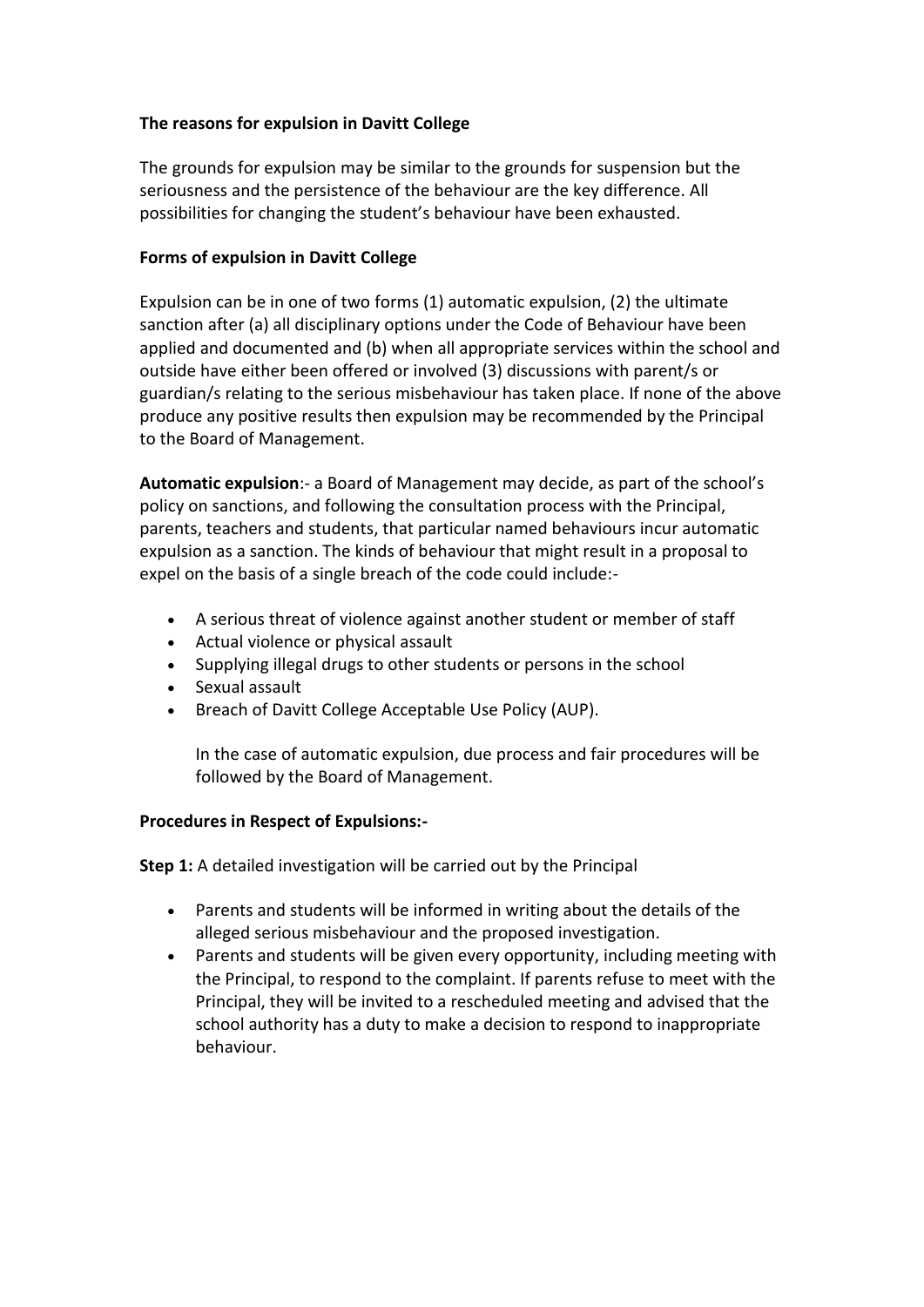#### **Step 2: A recommendation to the Board of Management by the Principal**

When the Principal makes a recommendation to the Board to consider expulsion, the Principal will:

- Inform the parents and the students that the Board of Management is being asked to consider expulsion
- Ensure that the parents have records of the allegations against the student; the investigation; and written notice of the grounds on which the Board of Management is being asked to consider expulsion
- Provide the Board of Management with the same records as are given to the parents
- Notify the parents of the date of the hearing by the Board of Management and invite them to the hearing
- Advise the parents that they can make a written and oral submission to the Board of Management and also that they may be accompanied at the hearing
- Ensure that the parents have at least one week's notice to allow them to prepare for the hearing.

### **Step 3: Considerations by the Board of Management of the Principal's recommendations; and the**

### **Holding of a hearing**

It is the responsibility of the Board to ensure that the investigation is properly conducted. When the Board of Management decides to consider expulsion it will:

- Hold a hearing
- At the hearing the Principal, parents or a student over18 years put their case to the Board in each other's presence. Each party should be allowed to question the evidence of the other party directly. The parents / student over 18 years can make a case for a lessening of the sanction. In the conduct of the hearing, the Board must take care to ensure that they are, and are seen to be, impartial as between the Principal and the student. After both sides have been heard, the Board should ensure that the Principal and parents/student are not present for the Board's deliberations.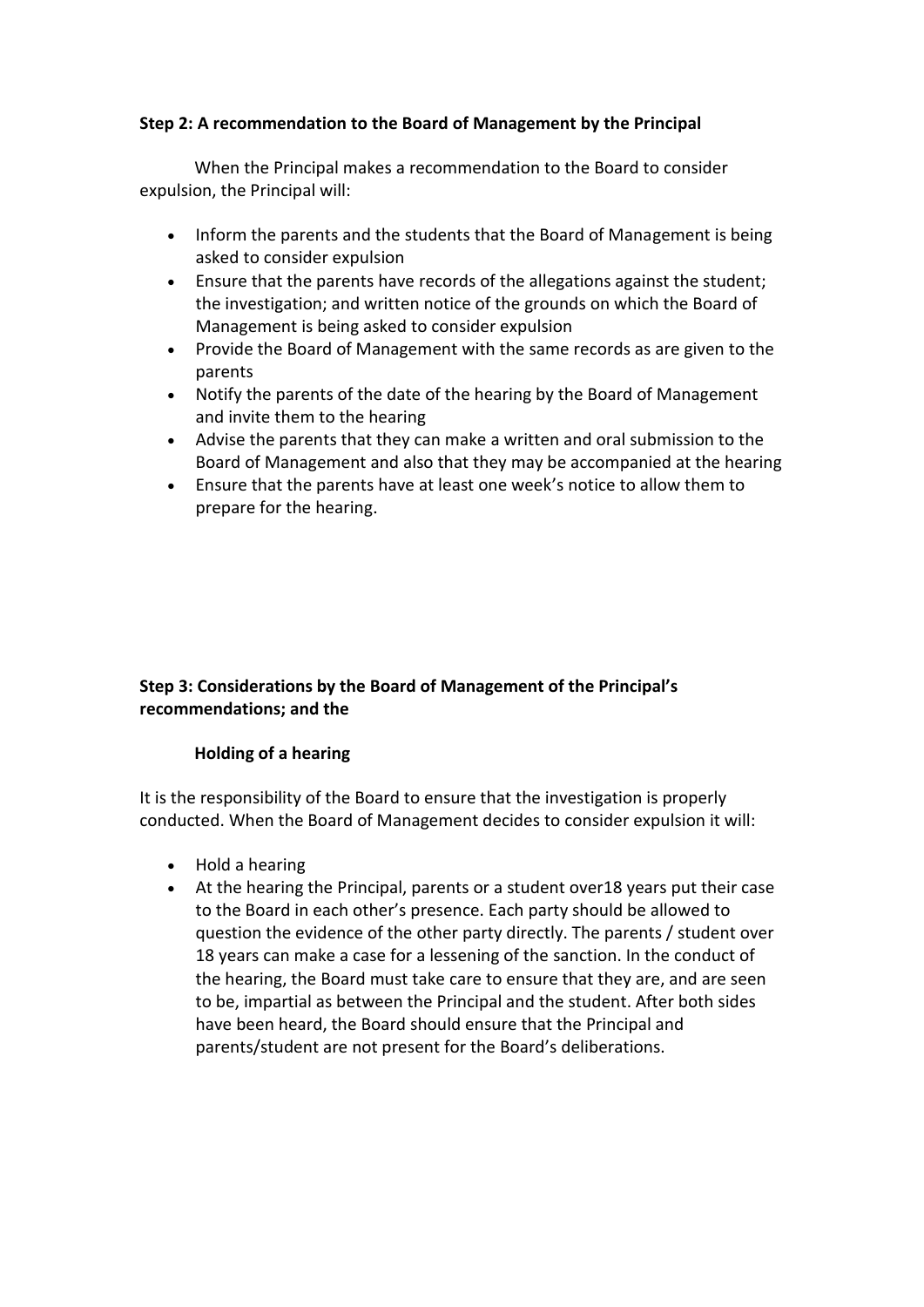### **Step 4: Board of Management deliberations and actions following the hearing**

Having heard from all parties, it is the responsibility of the Board to decide whether or not the allegation is substantiated and, if so whether or not expulsion is the appropriate sanction.

If the Board of Management decides to expel the student, it will

- Notify the Educational Welfare Officer (EWO) in writing by registered post of its opinion, and the reasons for this opinion.
- The student cannot be expelled for 20 school days from the date on which the EWO received written notification of the proposed expulsion.
- The Board will inform the parents in writing by registered post about its conclusions and that the EWO has been informed.

### **Step5: Consultations arranged by the Educational Welfare Officer**

Within 20 days of receipt of a notification from the Board of Management of its opinions that a student should be expelled, the Education Welfare Officer will

- Make all reasonable effort to meet with the Principal, parents and the student, and anybody else who may be of assistance.
- Convene a meeting of those parties who agree to attend. These consultations may result in an agreement that would avoid expulsion, or it may focus on alternative educational possibilities

Pending these consultations the Board may decide to suspend the student for 20 days, if his/her presence poses a threat to the safety of other students or would interfere seriously with the learning and teaching of other students.

### **Step6: Confirmation of the decision to expel**

When the 20 day period following notification to the EWO has elapsed, and where the Board of Management is still of the view that the student should be expelled, the Board of Management should formally confirm the decision.

- Parents should be notified immediately that the expulsion will now proceed
- Parents and students should be told of their right to appeal and supplied with the standard form on which to lodge an appeal.
- A formal record will be made of the decision to expel the student